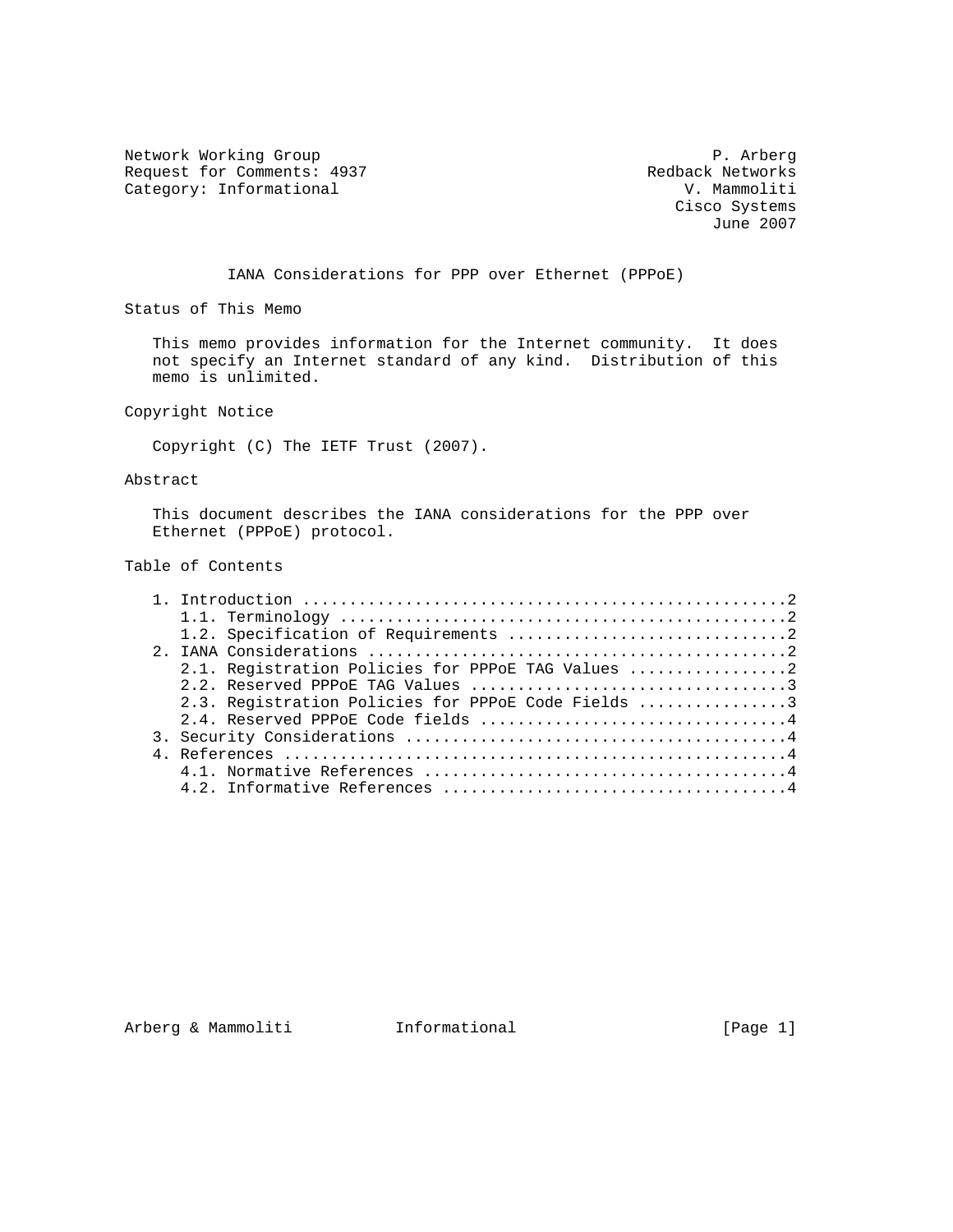# 1. Introduction

 This document provides guidance to the Internet Assigned Numbers Authority (IANA) regarding the registration of values related to the PPP over Ethernet Protocol (PPPoE), defined in [RFC2516], in accordance with BCP 26, [RFC2434]. It also reserves PPPoE TAG values as well as PPPoE packet Code fields, which are or have been in use on the Internet.

#### 1.1. Terminology

 The following terms are used here with the meanings defined in BCP 26: "name space", "registration".

 The following policies are used here with the meanings defined in BCP 26: "First Come First Served".

1.2. Specification of Requirements

 In this document, several words are used to signify the requirements of the specification. These words are often capitalized. The key words "MUST", "MUST NOT", "REQUIRED", "SHALL", "SHALL NOT", "SHOULD", "SHOULD NOT", "RECOMMENDED", "MAY", and "OPTIONAL" in this document are to be interpreted as described in [RFC2119].

2. IANA Considerations

 The PPPoE protocol, as defined in [RFC2516], defines two name spaces that require registration, the PPPoE TAG and the PPPoE Code field.

2.1. Registration Policies for PPPoE TAG Values

 IANA has set up a registry of "PPPoE TAG Values". These are 16-bit values. PPPoE TAG values already in use are specified as reserved in this document. All other TAG values between 0 and 65535 are to be assigned by IANA, using the "First Come First Served" policy defined in [RFC2434].

 A TAG-Name and a description for the usage, as well as a point of contact, MUST be provided for any assignment from this registry. A document reference SHOULD also be provided.

Arberg & Mammoliti **Informational** [Page 2]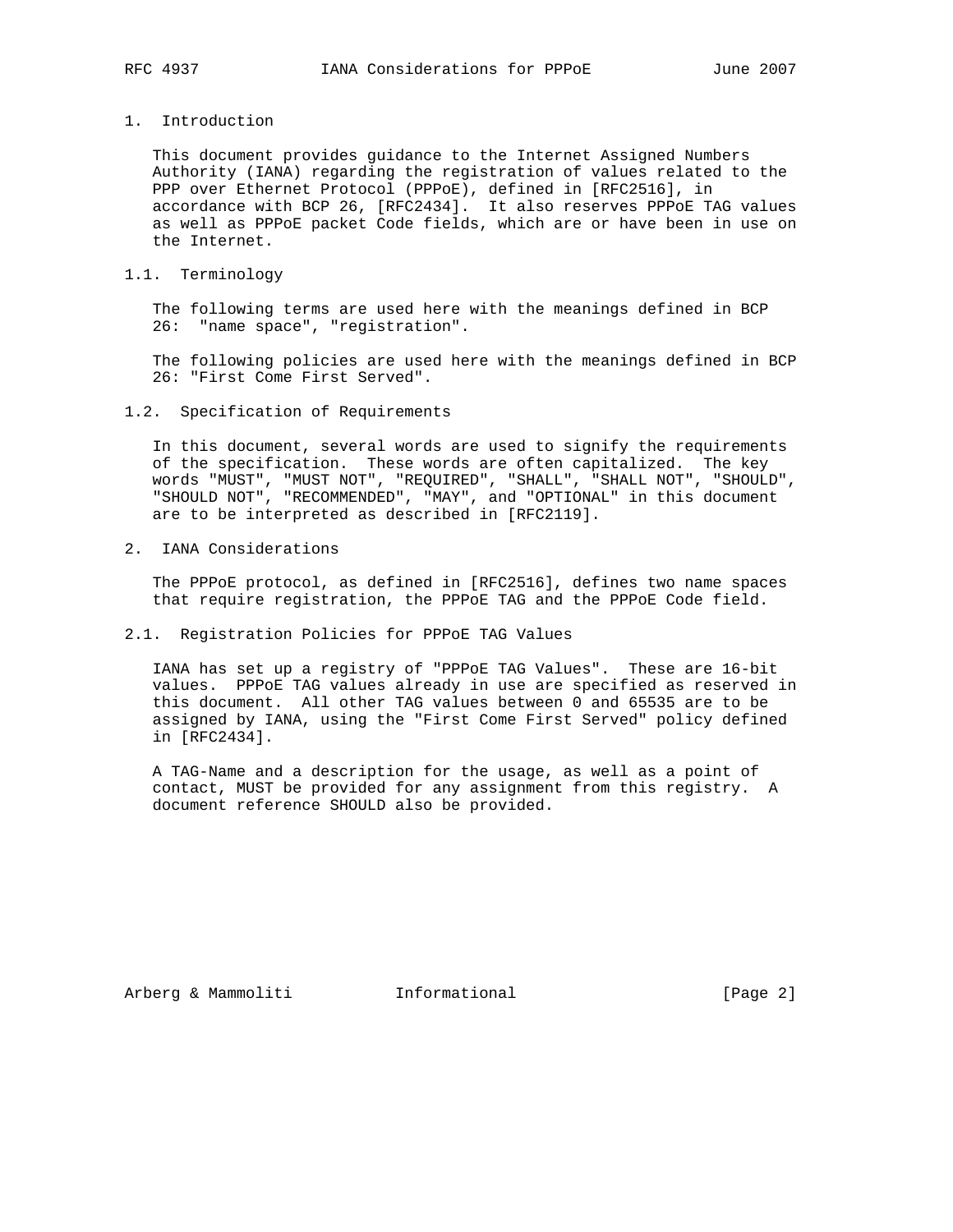|                   | TAG Value | TAG Name<br>______________ | Tag Description   | Reference |  |
|-------------------|-----------|----------------------------|-------------------|-----------|--|
| $0 \qquad \qquad$ | 0x0000    | End-Of-List                | See the reference | [REC2516] |  |
| 257               | 0x0101    | Service-Name               | See the reference | [RFC2516] |  |
| 258               | 0x0102    | $AC-Name$                  | See the reference | [RFC2516] |  |
| 259               | 0x0103    | Host-Unig                  | See the reference | [RFC2516] |  |
| 260               | 0x0104    | AC-Cookie                  | See the reference | [RFC2516] |  |
| 261               | 0x0105    | Vendor-Specific            | See the reference | [RFC2516] |  |
| 262               | 0x0106    | Credits                    | See the reference | [RFC4938] |  |
| 263               | 0x0107    | Metrics                    | See the reference | [RFC4938] |  |
| 264               | 0x0108    | Sequence Number            | See the reference | [RFC4938] |  |
| 272               | 0x0110    | Relay-Session-Id           | See the reference | [RFC2516] |  |
| 273               | 0x0111    | HURL                       | See the reference | [CARREL]  |  |
| 274               | 0x0112    | MOTM                       | See the reference | [CARREL]  |  |
| 288               | 0x0120    | PPP-Max-Payload            | See the reference | [RFC4638] |  |
| 289               | 0x0121    | IP Route Add               | See the reference | [CARREL]  |  |
| 513               | 0x0201    | Service-Name-Error         | See the reference | [RFC2516] |  |
| 514               | 0x0202    | AC-System-Error            | See the reference | [RFC2516] |  |
| 515               | 0x0203    | Generic-Error              | See the reference | [RFC2516] |  |

## 2.2. Reserved PPPoE TAG Values

2.3. Registration Policies for PPPoE Code Fields

 IANA has set up a registry of PPPoE Active Discovery Code fields. These are 8-bit values. PPPoE Code fields already in use are specified as reserved in this document. All other Code values between 0 and 255 are to be assigned by IANA, using the "First Come First Served" policy defined in [RFC2434].

 A PPPoE Active Discovery packet name and a description for the usage, as well as a point of contact, MUST be provided for any assignment from this registry.

A document reference SHOULD also be provided.

Arberg & Mammoliti **Informational** [Page 3]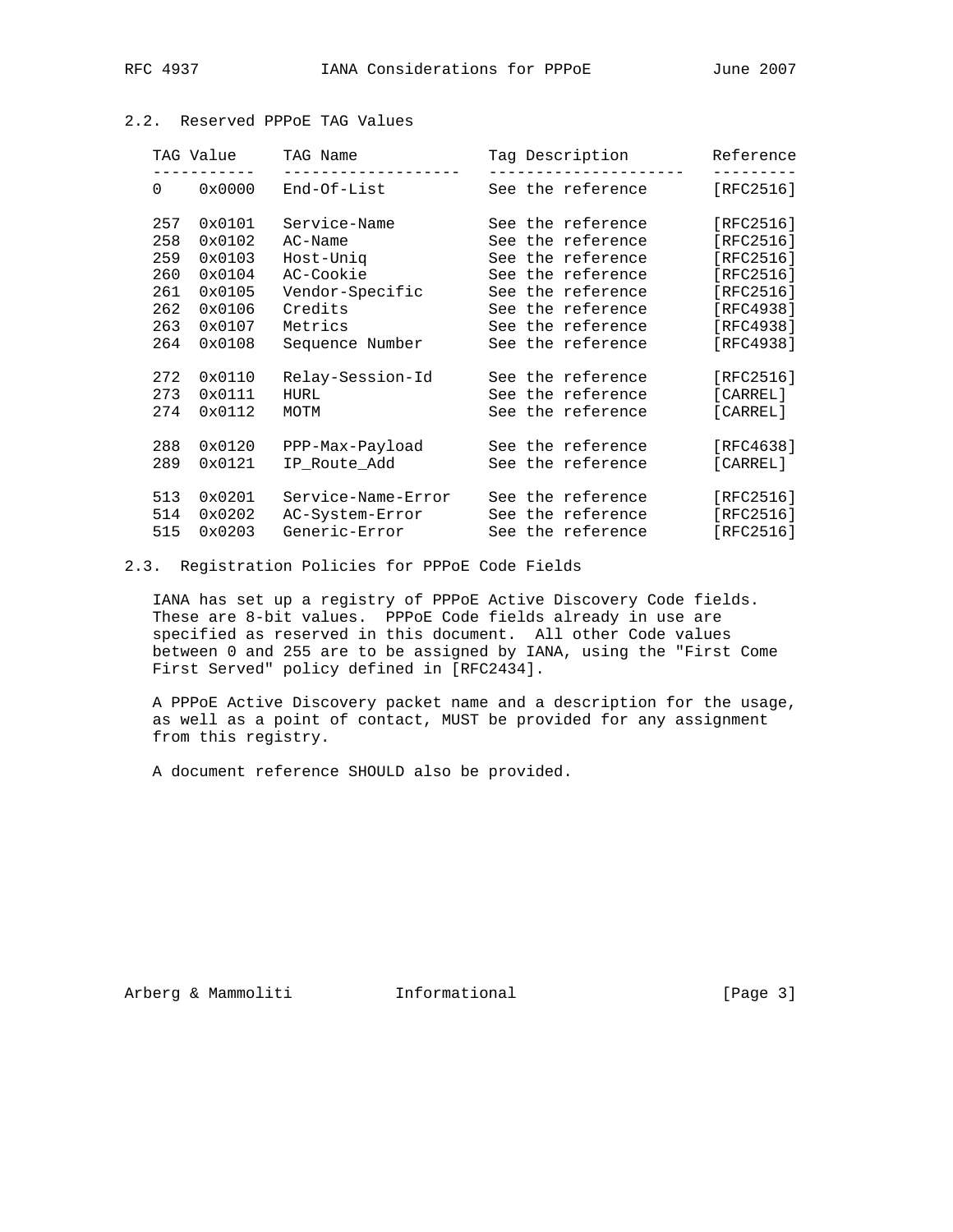# 2.4. Reserved PPPoE Code fields

|          | Code | PPPoE Packet Name<br>_____________________ |                                                                                         | Description |  |                                                             | Reference                           |
|----------|------|--------------------------------------------|-----------------------------------------------------------------------------------------|-------------|--|-------------------------------------------------------------|-------------------------------------|
| 0        |      |                                            | 0x00 PPP Session Stage                                                                  |             |  | See the reference                                           | [RFC2516]                           |
| 7<br>9   |      | 0x07 PADO, Offer                           | 0x09 PADI, Initiation                                                                   |             |  | See the reference<br>See the reference                      | [RFC2516]<br>[RFC2516]              |
| 10<br>11 |      |                                            | 0x0a PADG, Session-Grant<br>0x0b PADC, Session-Credit Response<br>12 0x0c PADO, Ouality |             |  | See the reference<br>See the reference<br>See the reference | [RFC4938]<br>[RFC4938]<br>[RFC4938] |
|          |      |                                            | 25 0x19 PADR, Request<br>101 0x65 PADS, Session-confirmation                            |             |  | See the reference<br>See the reference                      | [RFC2516]<br>[RFC2516]              |
|          |      |                                            | 167 0xa7 PADT, Terminate                                                                |             |  | See the reference                                           | $[RFC2516]$                         |
|          |      |                                            | 211 0xd3 PADM, Message<br>212 0xd4 PADN, Network                                        |             |  | See the reference [CARREL]<br>See the reference             | [CARREL]                            |

3. Security Considerations

 This document focuses on IANA considerations for the PPPoE protocol, and as such, should help remove the possibility of the same PPPoE code field and PPPoE TAG value being used for different functionalities.

- 4. References
- 4.1. Normative References
	- [RFC2119] Bradner, S., "Key words for use in RFCs to Indicate Requirement Levels", BCP 14, RFC 2119, March 1997.
	- [RFC2434] Narten, T. and H. Alvestrand, "Guidelines for Writing an IANA Considerations Section in RFCs", BCP 26, RFC 2434, October 1998.
	- [RFC2516] Mamakos, L., Lidl, K., Evarts, J., Carrel, D., Simone, D., and R. Wheeler, "A Method for Transmitting PPP Over Ethernet (PPPoE)", RFC 2516, February 1999.
- 4.2. Informative References
	- [CARREL] Carrel D., Simone D., Ho C. and T. Stoner, "Extensions to a Method for Transmitting PPP Over Ethernet (PPPoE)", Work in Progress.

Arberg & Mammoliti **Informational** [Page 4]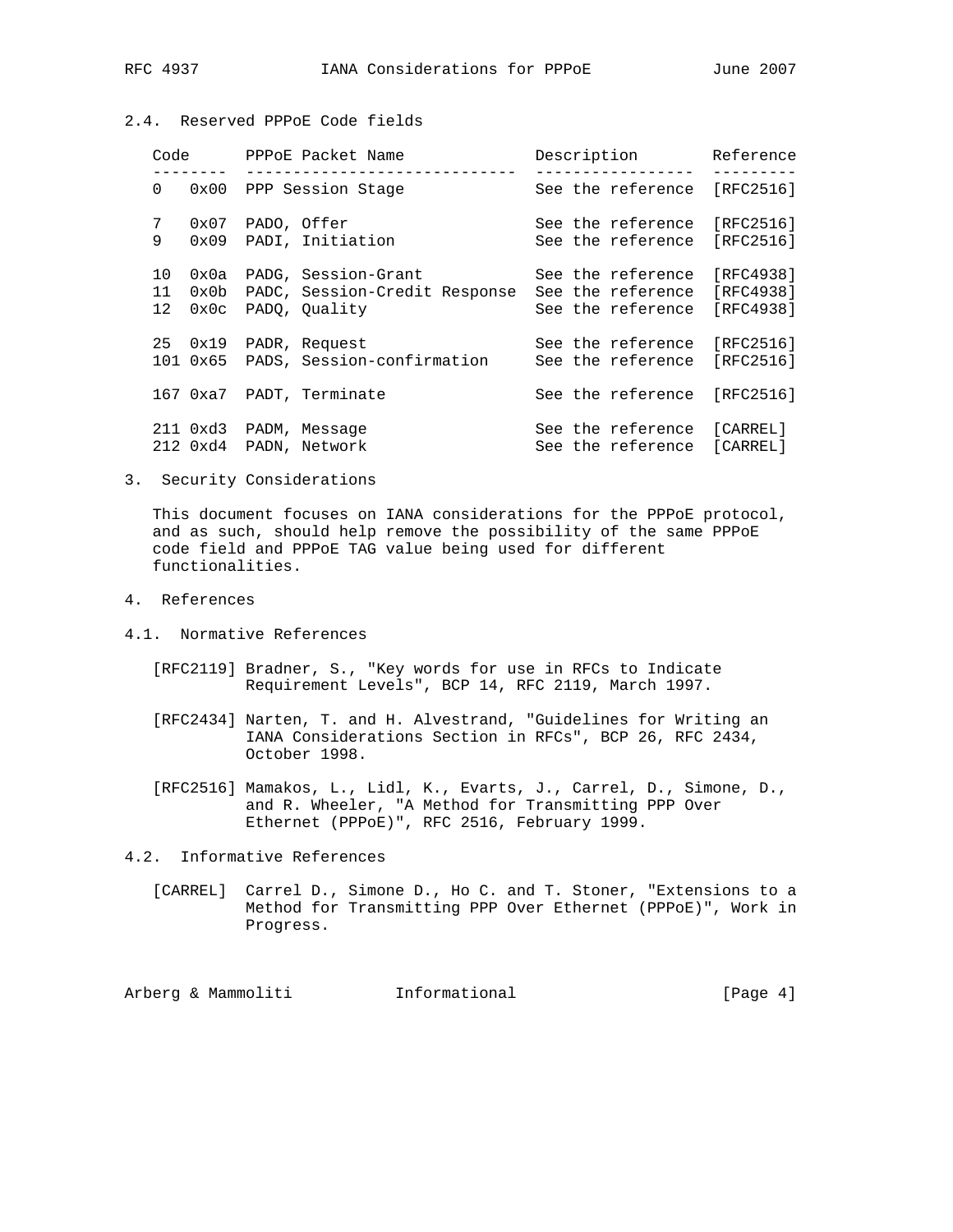- 
- [RFC4938] Berry, B. and H. Holgate, "PPP Over Ethernet (PPPoE) Extensions for Credit Flow and Link Metrics", RFC 4938, June 2007.
- [RFC4638] Arberg, P., Kourkouzelis, D., Duckett, M., Anschutz, T., and J. Moisand, "Accommodating a Maximum Transit Unit/Maximum Receive Unit (MTU/MRU) Greater Than 1492 in the Point-to-Point Protocol over Ethernet (PPPoE)", RFC 4638, September 2006.

Authors' Addresses

 Peter Arberg Redback Networks, Inc. 300 Holger Way San Jose, CA 95134 USA EMail: parberg@redback.com

 Vince Mammoliti Cisco Systems, Inc. 181 Bay Street, Suite 3400 Toronto, Ontario, M5J 2T3 Canada EMail: vince@cisco.com